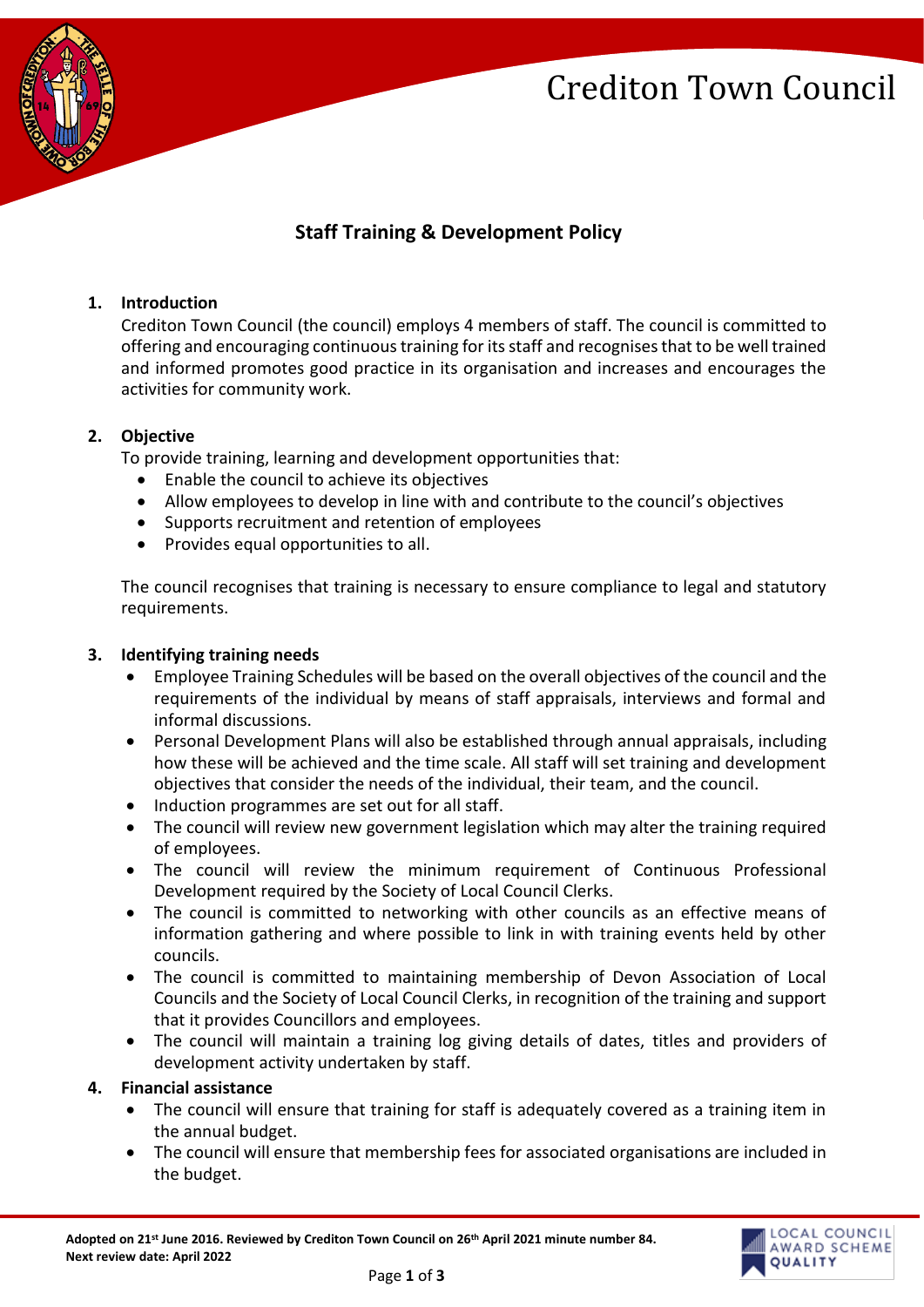# Crediton Town Council



- Requests from staff to attend training must be made to the Town Clerk.
- Each request will be considered on an individual basis and the benefits to the individual's development needs, alongside the council's objectives.
- Staff attending training courses can expect the following to be paid:
	- $\triangleright$  The course fee
	- $\triangleright$  Any examination fees
	- $\triangleright$  Associated membership fees
	- $\triangleright$  Travel expenses

#### **5. What staff can expect**

- An induction programme when joining the council.
- To receive regular supervision and guidance.
- To be notified of relevant training and development opportunities.
- Encouraged to consider and identify personal development needs through open discussion/appraisals.
- All staff will receive an annual appraisal carried out by the Town Clerk, where achievements will be reviewed, and future objectives set.
- Staff will also receive a quarterly one to one, which will feed into their appraisal.
- Training logs of development activity undertaken will be maintained for all staff.
- Access to learning materials and reference books in the council offices.
- The Town Clerk will report annually to the Council Affairs Committee on staff appraisals and the achievement of set objectives.
- Staff will be encouraged to give feedback after attending training events.

### **6. Employee Training Schedules**

#### **Town Clerk & Assistant Clerk**

- Induction to include Health & Safety, risk assessments and all council policies.
- Relevant opportunities provided to gain further qualifications (ILCA, CiLCA, Community Governance).

#### **Office-based Employees**

Induction Programme:

- Induction training will be used to establish what additional training may be required on an individual basis and will be used to set a Staff Training Schedule.
- Introduction to council policies, prioritising the following:
	- ➢ Anti-Fraud and Corruption Strategy
	- ➢ Communication and Media Policy
	- ➢ Complaints Procedure
	- ➢ Data Protection Policies (GDPR)
	- ➢ Equal Opportunities Policy
	- ➢ Freedom of Information Model Publication Scheme
	- ➢ Health & Safety
	- ➢ Maternity Adoption, Paternity and Parental Leave and Pay Policy and Procedure